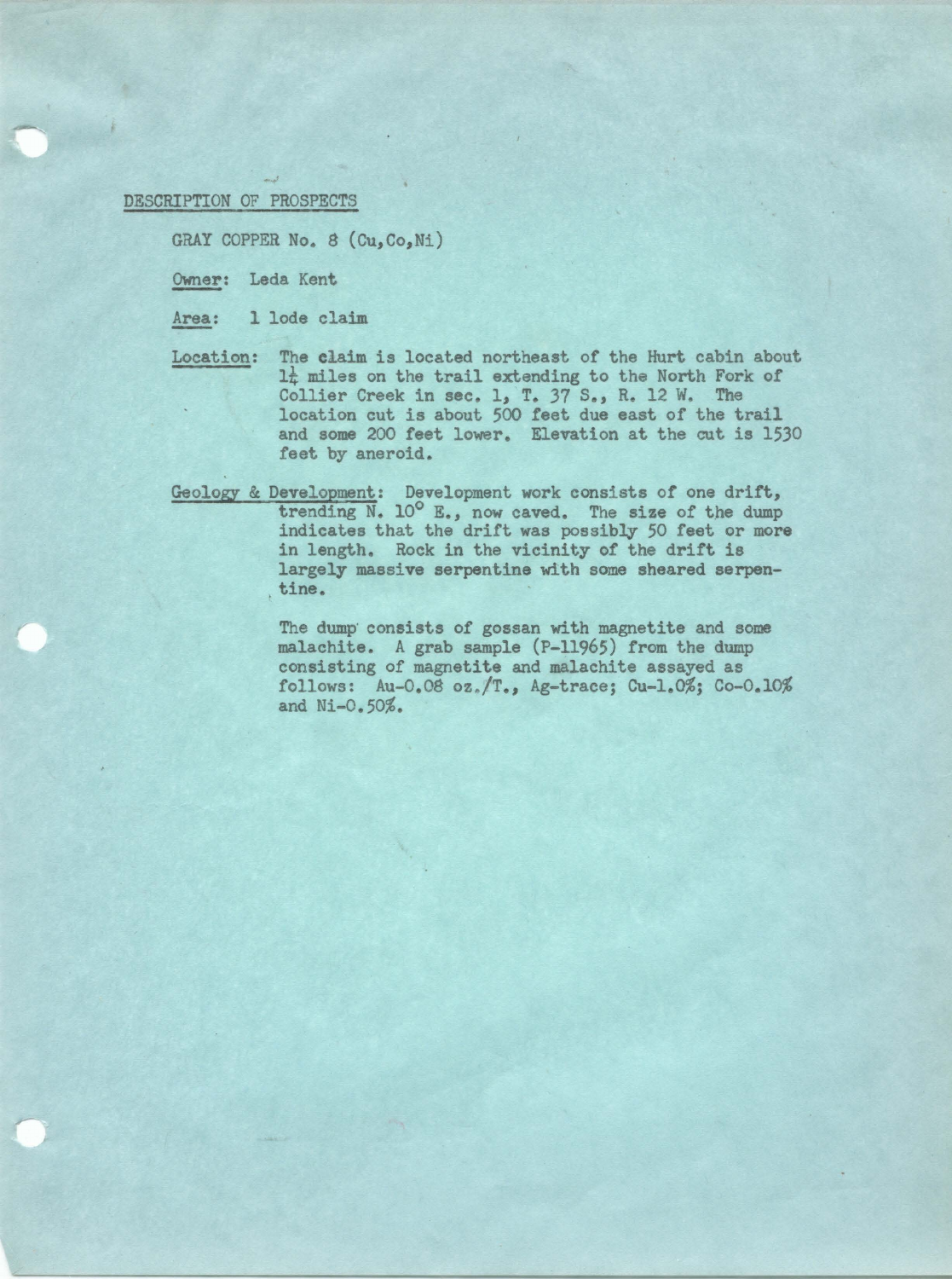DESCRIPTION OF-PROSPECTS

GRAY COPPER No. 10 (Cu, Co, Ni)

Owner: J.B. Myers, Gold Beach, Oregon

Area: 1 lode claim

- Location: The claim is located on a series of benches a few hundred feet above the North Fork of Collier Creek in sec. 36, T. 36 s., R. 12 w. It is located just above the trail extending from the Hurt cabin to the North Fork of Collier Creek about 1-3/4 miles from the Hurt cabin. Elevation of principal cut--1975 feet.
- Geology & Development: Development work consists of two small cuts in serpentine. One cut which is located just above the trail shows no mineralization whatsoever. A second cut, about 60 feet in elevation above the first is 15 feet long and 4 feet wide and exposes pieces of magnetite with minor malachite. Magnetite is reported to occur at several<br>, places on the hillside above this cut. A grab sample (P-11967) of the magnetite from the dump assayed as follows: Cu-3.90%; Co-0.10%; and Ni-0.20%.